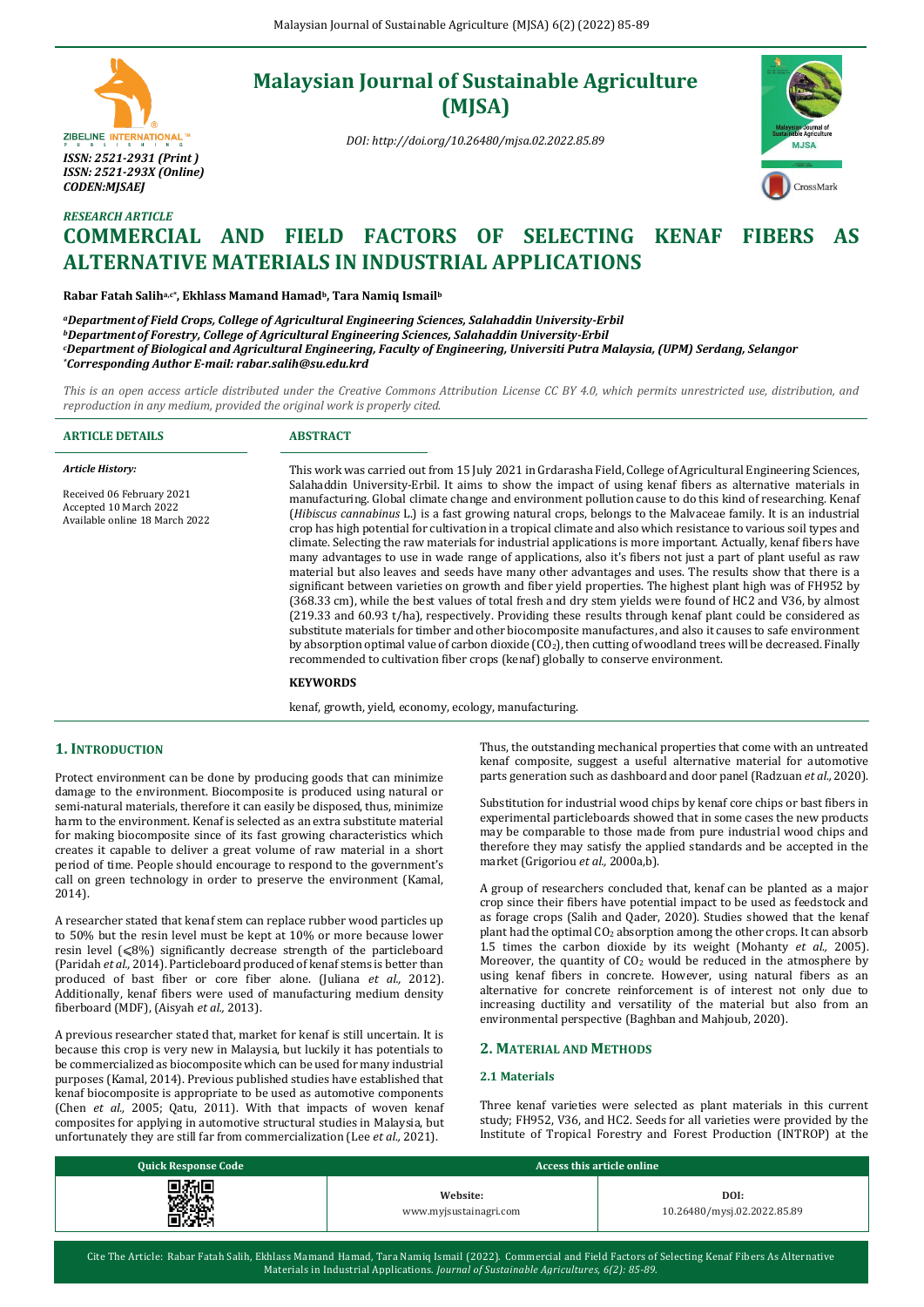Universiti Putra Malaysia (UPM). Additionally, chemical fertilizer as NPK was added as basal fertilizer.

### **2.2 Methods**

#### *2.2.1 Location*

This study was conducted at Grdarasha Field, College of Agricultural Engineering Sciences, Salahaddin University-Erbil, which is located at (Latitude 36. 10116 N and Longitude 44.00925 E), and elevation of 415 meters above sea level. Figure 1 shows the geographical location of the study site.



**Figure 1:** Geographical location of the study

#### *2.2.2 Experimental design*

Randomized Complete Block Design (RCBD) was applied as experimental design with three replications. Seeds of three kenaf varieties were selected as mentioned earlier and then sowed on 15 Jun 2021, in the depth of (2-3 cm). The plot size was  $1m^2$ , distance between plants was about 10 cm, while between row to row just 30 cm, which was plant density 400000 plants/ha. 15g/m<sup>2</sup> of NPK fertilizer was added to each plot as basal fertilizer on 2 August 2021.

#### *2.2.3 Sampling method*

Five plants were randomly selected from each treatment plot, which were manually harvested on 20 November 2021. Next, growth and fiber yield were determined. Field stick measuring devices was used to measure plant height at the end stage of plant growth, stem diameter was measured by using digital caliper from 10 cm above of the ground surface. Stem, bast and core fibers were sun dried, which was indirectly as can be seen in (Figure 2).



**Figure 2:** Stem, bast and core fibers were sun dried

#### **2.3 Data analysis**

Data on plant growth (plant height and stem diameter), and also yield parameters such as; total fresh and dry stem yield, fresh and dry core fiber yield, and fresh and dry bast fiber yield were subjected to Analysis of Variance (ANOVA) by using SPSS Statistics (IBM SPSS Statistics 21). Least Significant Difference (LSD) at  $P \le 0.05$  was used to perform the mean comparison.

### **3. RESULTS AND DISCUSSION**

#### **3.1 Growth parameters**

Plant height and stem diameter were significantly changed between varieties (Table 1). The highest plant high was recorded by 368.33 cm of FH952 variety, followed by V36 and HC2 (351.67 and 340.67 cm), respectively (Figure 3). Results of this current study strongly supported by (Salih *et al.,* 2014a). This was also in accordance with the study of a previous researcher which stated that different kenaf varieties have different height level (Agbaje *et al.*, 2008). Conversely, the biggest stem diameter was recorded by HC2 (31.64 mm), while smallest stem diameter was found of FH952 by (26.95 mm), (Figure 3).

|   | <b>Table 1:</b> The analysis of variance (ANOVA) for the effect of varieties on the growth and fiber yield parameters of kenaf plant |           |            |           |            |           |            |            |            |            |           |      |         |
|---|--------------------------------------------------------------------------------------------------------------------------------------|-----------|------------|-----------|------------|-----------|------------|------------|------------|------------|-----------|------|---------|
|   | Growth and yield parameters                                                                                                          |           |            |           |            |           |            |            |            |            |           |      |         |
|   |                                                                                                                                      |           |            | <b>PH</b> |            | <b>SD</b> |            | <b>TFY</b> |            | <b>TDY</b> |           |      |         |
| V | DF                                                                                                                                   | <b>MS</b> | F.V        | P.V       | <b>MS</b>  | F.V       | P.V        | <b>MS</b>  | F.V        | P.V        | <b>MS</b> | F.V  | $P.V^*$ |
|   | 2                                                                                                                                    | 0.06      | 5.69       | 0.041     | 19.32      | 5.77      | 0.04       | 101.67     | 0.19       | 0.83       | 58.72     | 1.10 | 0.39    |
|   | 2                                                                                                                                    | 20.25     | 2.05       | 0.17      | 0.44       | 0.46      | 0.51       | 0.03       | 0.12       | 0.73       | 13.44     | 1.23 | 0.28    |
|   | 2                                                                                                                                    | 56.25     | 5.69       | 0.03      | 5.76       | 5.94      | 0.02       | 0.00       | 0.01       | 0.95       | 75.11     | 6.85 | 0.02    |
|   |                                                                                                                                      |           | <b>FCY</b> |           | <b>DCY</b> |           | <b>FBY</b> |            | <b>DBY</b> |            |           |      |         |
|   | DF                                                                                                                                   | <b>MS</b> | F.V        | P.V       | <b>MS</b>  | F.V       | P.V        | <b>MS</b>  | F.V        | P.V        | <b>MS</b> | F.V  | P.V     |
| V | 2                                                                                                                                    | 439.27    | 2.78       | 0.14      | 31.22      | 1.00      | 0.42       | 92.39      | 1.50       | 0.30       | 5.14      | 1.24 | 0.35    |

\*Significant at 5%, when p-value less than 0.05 (typically ≤ 0.05).

\*\*V= Variety (FH952, V36, HC2), PH= Plant height, SD= Stem diameter, TFY= Total fresh yield, TDY= Total dry yield, FCY= Fresh core yield, DCY= Dry core yield, FBY= Fresh bast yield, DBY= Dry bast yield, DF= Degrees of freedom, MS= Mean square, F.V= F. value and P.V= P value.

Growth and field characteristics of fiber crops especially bast fiber; kenaf, jute, and hemp are mostly important when using their fibers of industrial applications, since its affect to amount of bast and core fibers are collecting from them. Additionally, healthy growth could cause to quality augment and also end uses (Salih, 2016). Both growth characteristics plant high and stem diameter directly affected to yield parameters. Here could ask, which one is more effective? Generally, together may better, but from these results other answer may found (Figures 4-6). Additionally, increasing each other may causes to choose kenaf plant as alternative material in industrial applications.

Beside of these characteristics, rapidly growing of kenaf plant and its resistance to various soil types and climate which is encourage farmers to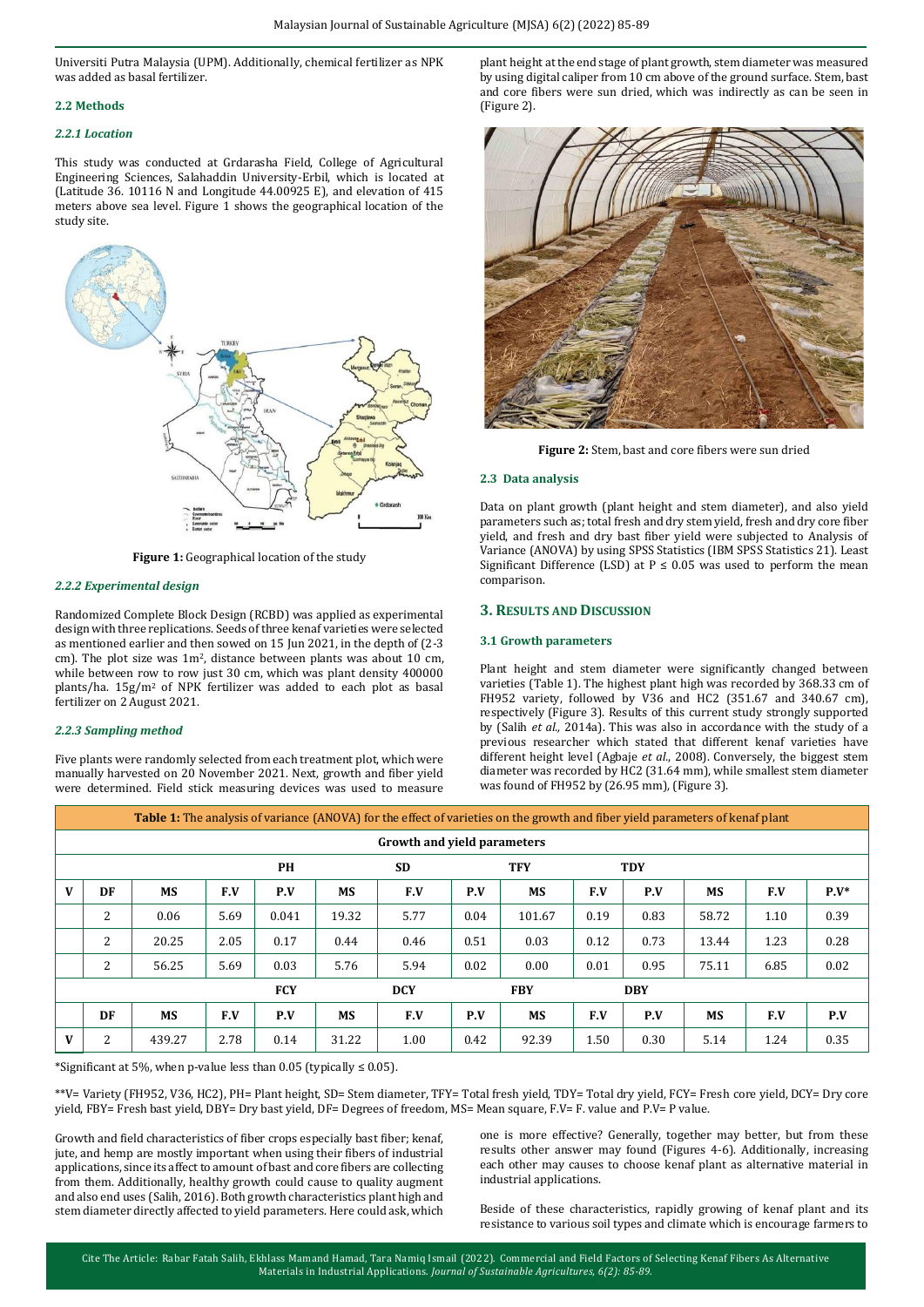growing kenaf. Several months only are enough to decide of harvesting kenaf plants, while the lowest time of cutting any trees to convert to timber may need to several years. All of these field factors enhanced kenaf positions' and then could become the best source of raw material in wide range of manufacture processing. Results of a study were also helpful for the application of kenaf residues in the wood composites industry (Xu et al., 2013). Additionally, they concluded that a potential alternative material for wood in manufacturing composite boards is kenaf core fiber.



**Figure 3:** Effect of variety on plant height and stem diameter

#### **3.2 Fiber yield parameters**

High amount of total stem, core and bast fiber yield and their physical and mechanical characteristics of kenaf are helpful to convention it's fibers to biocomposite. Figure 4 shows influence of variety on total fresh and dry stem yield (bast and core), the highest amount of these characteristics were recorded of HC2 was almost (219.33 t/ha) of TFY, while the highest amount of TDY was found by V36 variety (57.33 t/ha). These results are in agreement with a study that determined HC2 variety had the maximum value of fiber yields as compared to the other varieties were studied (Hossain *et al.*, 2011). These results of fiber yield showed that all varieties applicable as fundamental stuff compared to forest trees. Which refers to a broad set of realization about the valuable of kenaf plant economically and ecologically for production of fibers differentiation to forest tree.

Additionally, the best results of core and bast fiber yield were recorded by V36 variety which were (109.07, 43.07, 63.73 and 17.60 t/ha), for fresh and dry core and bast fiber yields respectively (Figures 5 and 6). Based on these results, could say that V36 was better to obtain of high fiber yield than both varieties in this current study.

High quantity of production is not enough but also how to get of it is important. Which mean that, how to reduce manufacturing/production costs of proper time environmentally. As known that, world climate change is the biggest issues requested to find appropriate solving way to safe and renew environment globally. Forest protection is necessary since decrease and lost each tree meaning that rise carbon dioxide ( $CO<sub>2</sub>$ ), and then causes to climate pollution as can be seen globally. So, the best way for that purpose is encouraging farmers to growing natural fibers especially kenaf, jute and hemp. Next, the most obviously point is a create rule globally for factors and companies to use these natural fibers as alternative materials. Results from this current study should be focused by researchers and scientists to develop this kind of natural fibers because of its important which known as ecofriendly fibers. For example, beside of rainforest protection, kenaf plant absorbs CO<sub>2</sub> from the atmosphere more than any other crop, about 1.5 tons of  $CO<sub>2</sub>$  seems sufficient in order to produce 1 ton of dry matter of kenaf. It means that each hectare of kenaf consumes 30 to 40 t of CO<sup>2</sup> per growing cycle (Kimball and Idso, 1983).

17.60 t/ha just dry bast fiber, which is not low value (Figure 6). Furthermore, dry core fiber around (43.07 t/ha) figure 5, and total dry stem yield was (60.93 t/ha), while total fresh stem yield for each variety was above (200 t/ha), (Figure 4). That is on the time, kenaf plant is a faster growing crop as previously mentioned, so in some countries can produce it twice in the year.



**Figure 4:** Effect of variety on total fresh and dry stem yield



**Figure 5:** Effect of variety on fresh and dry core fiber yield



**Figure 6:** Effect of variety on fresh and dry bast fiber yield

On the other side, as known *Paulownia spp*. is a fast growing woody crops is a very important source for the generation of the bioenergetics biomass, and which multiple values and high adaptability with climate conditions (Icka *et al.,* 2016). Each paulownia tree after (5 to 7) years old can generate  $1 \text{ m}^3$  timber in a surface with density of (2000 plants/ha), offering a total production of (330 t/ha), (Ates *et al.,* 2008). However, in 1974 the trees had grown with average dbh of 30.1 cm, 13.5 m height, 0.3927 m<sup>3</sup> individual timber volume with 400 trees per hectare totaling 153.2 m3/timber volume/ha (Rao, 1986). Alongside of paulownia tree, populus and also eucalyptus trees were taken to comparison with kenaf plant.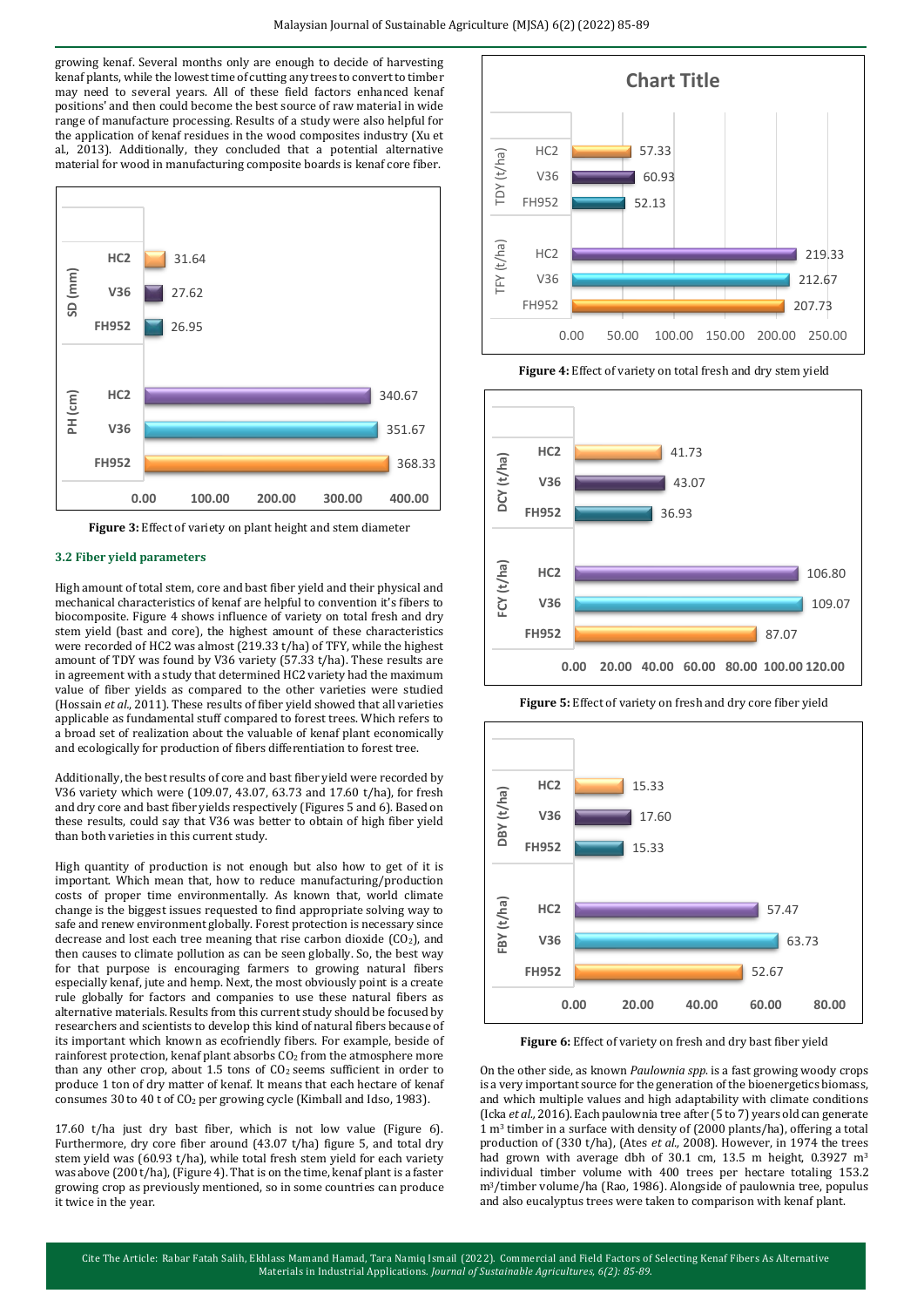Table 2 displays the natural fibers are consumption globally to product timber and biocomposite. Based on the data from this table could say that kenaf plant was prevailing on all trees about the water requirements, time of harvesting and then dry matter production.

In other point, cutting forest trees adds carbon dioxide, and then back into the atmosphere which is the main cause of climate change and rise temperature. As a researcher reported that, high concentration of carbon dioxide (CO<sub>2</sub>) leads to increase the atmospheric temperature which will have many impacts on plant (Banwart, 2011). Furthermore, this stated from this current study strongly confirmed by a previous researcher

whose reported that, the fiber yield increased 52 to 56%, when the plant was treated with doubling CO<sub>2</sub> in open field plot and growth chamber (Campbell et al., 2010). Also, atmospheric temperature effects on the fiber yield. So, it means that if cultivation of natural fibers increased the CO<sub>2</sub> absorption will be increased directly.

Many individual actions considerate worldwide to decrease global warming, but the great effort here is how to collective these actions to stop this issue. Believed that, cultivation natural fibers as kenaf plant is a key to bright the way ahead of not only researchers and scientists, but also of factors and companies due to many advantages as previously mentioned.

| Table 2: Comparison between plant density, water requirements, time of harvesting and dry matter/biomass production of Kenaf, Paulownia, Populus<br>and Eucalyptus |                        |                                       |                                              |               |                                                                                                                                                                                 |  |  |
|--------------------------------------------------------------------------------------------------------------------------------------------------------------------|------------------------|---------------------------------------|----------------------------------------------|---------------|---------------------------------------------------------------------------------------------------------------------------------------------------------------------------------|--|--|
| Crops/Tree                                                                                                                                                         | Population<br>Plant/ha | <b>Water required</b><br>mm or liters | Production<br><b>Harvesting time</b><br>t/ha |               | <b>References</b>                                                                                                                                                               |  |  |
| Kenaf                                                                                                                                                              | 400000-600000          | 780-1200mm                            | 3-5 months                                   | $17-60$ DM*   | Current study;<br>Bañuelos et al. (2002);<br>Danalatos and Archontoulis<br>(2010); Basri et al. (2014); Salih<br><i>et al.</i> (2014b); Salih (2016);<br>Salih and Qader (2020) |  |  |
| Paulownia                                                                                                                                                          | 2000                   | 2000 L/tree                           | 5-7 years                                    | $330**$       | Ates et al. (2008); García-<br>Morote et al. (2014)                                                                                                                             |  |  |
| Populus                                                                                                                                                            | 1111-5425              | 440,000 L/ha                          | 10 years                                     | $146***$      | Fang et al. (2007); Bañuelos et<br>al. (1999)                                                                                                                                   |  |  |
| Eucalyptus                                                                                                                                                         | 1666                   | $20-30$ L/tree/day                    | $2.5 - 3.5$ years                            | 23.4-163.9*** | Lima (1984); Quartucci et al.<br>(2015)                                                                                                                                         |  |  |

\*DM= Dry matter production (Stem).

\*\* Each Paulownia tree aged 5-7 years old can generate 1 m<sup>3</sup> timber in a surface with density of 2000 plants/ha, offering a total production of 330 t/ha.

\*\*\*At 10 years, the highest total biomass in the plantation of 1111 stems/ha, reached about 146 t/ha. Additionally, 5425 Populus trees/ha (>1.6 m<sup>2</sup> per tree), 440,000 L/ha of water are minimally necessary to grow this number of trees for the first 3 months under Iowa conditions (water usage would be far greater under growing conditions in Central California).

\*\*\*\* The density of 1666 plants per hectare, harvest was also carried out at the age of 7 years. Total biomass produced (23.4-163.9 t/ha), of the age of 1-7 years old.

#### **4. CONCLUSION**

Nowadays, recover and renew environment is really necessary, so climate change and global warming are the great issue should be concerned by the researchers, so this current study investigated to find other natural sources as alternative raw material usage in industrial applications, which was to reduce global warming problems by avoiding of cutting trees. Results were showed that, growth and fiber yield/dry matter of all varieties of kenaf plant could be considered as alternative materials and then it will be the best strategies to prevent deforestation.

#### **ACKNOWLEDGEMENTS**

Authors would like to special thanks to the head of the both Departments; Field Crops and Forestry in College of Agricultural Engineering Sciences, and also to all staffs from Grdarasha Research Field, Salahaddin University-Erbil. Additionally, they would like to thank the Institute of Tropical Forestry and Forest Production (INTROP) at the Universiti Putra Malaysia (UPM), for providing the kenaf seeds.

#### **REFERENCES**

- Agbaje, G.O., Saka, J.O., Adegbite, A.A., & Adeyeye, O.O., 2008. Influence of agronomic practices on yield and profitability in kenaf (*Hibiscus cannabinus L.*) fibre cultivation. African Journal Biotechnology, 7(5).
- Aisyah, H.A., Paridah, M.T., Sahri, M.H., Anwar, U.M.K., & Astimar, A.A., 2013. Properties of medium density fibreboard (MDF) from kenaf (*Hibiscus cannabinus L.*) core as function of refining conditions. Composites Part B: Engineering, 44(1), pp. 592-596.
- Ates, S., Ni, Y., Akgul, M., & Tozluoglu, A., 2008. Characterization and evaluation of Paulownia elongota as a raw material for paper production. African journal of biotechnology, 7(22).
- Baghban, M.H., & Mahjoub, R., 2020. Natural kenaf fiber and LC3 binder for sustainable fiber-reinforced cementitious composite: review. Applied Sciences, 10(1), pp. 357.
- Bañuelos, G.S., Shannon, M.C., Ajwa, H., Draper, J.H., Jordahl, J., & Licht, J., 1999. Phytoextraction and accumulation of boron and selenium by poplar (Populus) hybrid clones. International Journal of Phytoremediation, 1(1), pp. 81-96.
- Bañuelos, G.S., Bryla, D.R., & Cook, C.G., 2002. Vegetative production of kenaf and canola under irrigation in central California. Industrial crops and products, 15(3), pp. 237-245.

Banwart, S., 2011. Save our soils. Nature, 474(7350), pp. 151-152.

- Basri, M.H.A., Abdu, A., Junejo, N., Hamid, H.A., & Ahmed, K., 2014. Journey of kenaf in Malaysia: A Review. Scientific Research and Essays, 9(11), pp. 458-470.
- Campbell, B.T., Saha, S., Percy, R., Frelichowski, J., Jenkins, J.N., Park, W., Mayee, C.D., Gotmare, V., Dessauw, D., Giband, M., & Du, X., 2010. Status of the global cotton germplasm resources. Embrapa Recursos Genéticos e Biotecnologia-Artigo em periódico indexado (ALICE).
- Chen, Y., Chiparus, O., Sun, L., Negulescu, I., Parikh, D.V., & Calamari, T.A., 2005. Natural fibers for automotive nonwoven composites. Journal of Industrial Textiles, 35(1), pp. 47-62.
- Danalatos, N.G., & Archontoulis, S.V., 2010. Growth and biomass productivity of kenaf (*Hibiscus cannabinus L.*) under different agricultural inputs and management practices in central Greece. Industrial Crops and Products, 32(3), pp. 231-240.
- Fang, S., Xue, J., & Tang, L., 2007. Biomass production and carbon sequestration potential in poplar plantations with different management patterns. Journal of environmental management, 85(3), pp. 672-679.
- García-Morote, F.A., López-Serrano, F.R., Martínez-García, E., Andrés-Abellán, M., Dadi, T., Candel, D., Rubio, E., & Lucas-Borja, M.E., 2014. Stem biomass production of Paulownia elongata× P. fortunei under low irrigation in a semi-arid environment. Forests, 5(10), pp. 2505- 2520.